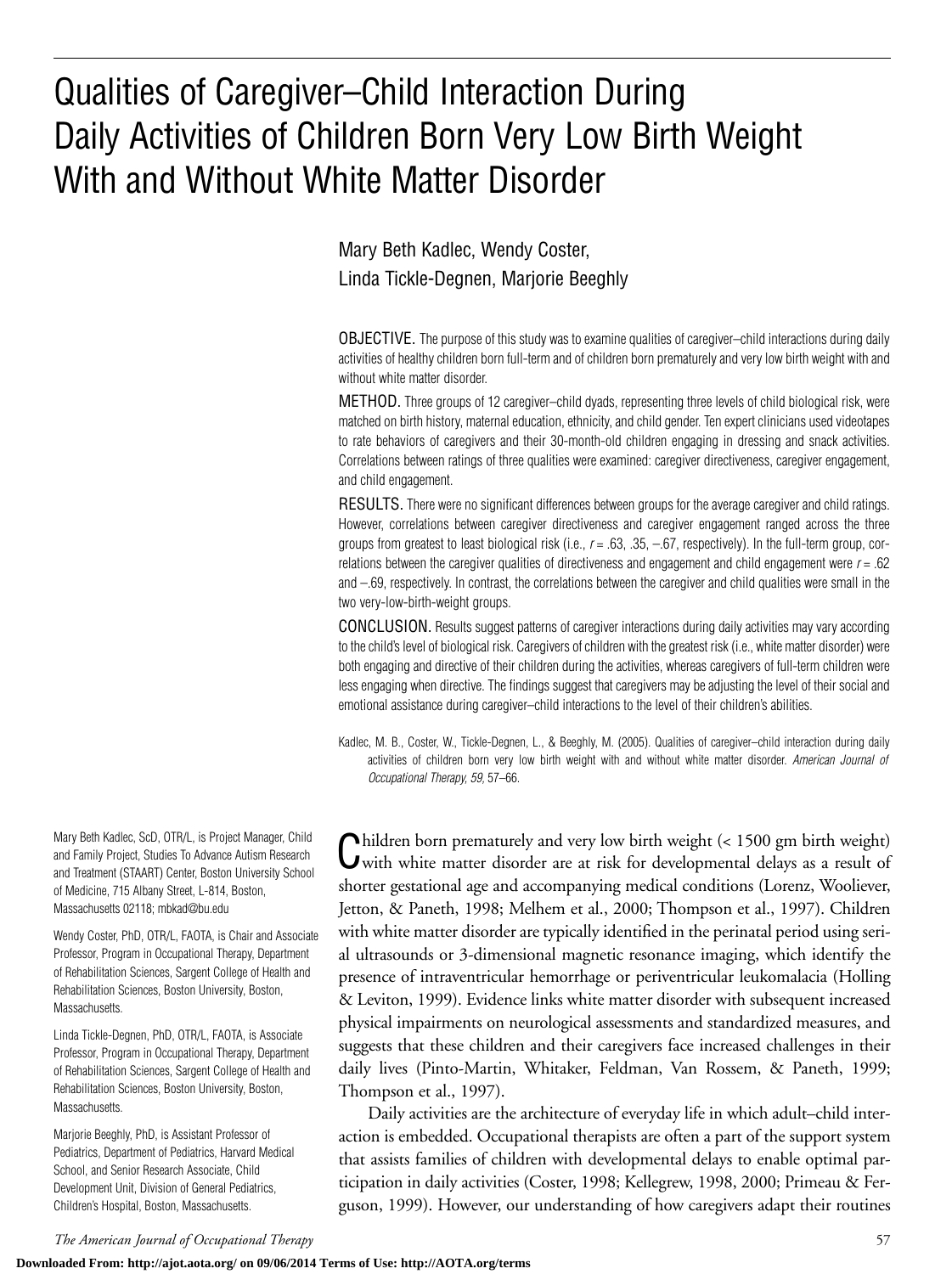and interactions to facilitate their children's participation is limited. Many studies have described the subtleties of caregiver–child interactions, with emphasis on caregiver responsiveness, sensitivity, and directiveness to children's behavior (Hauser-Cram, Warfield, Shonkoff, & Krauss, 2001; Landry, Smith, Miller-Loncar, & Swank, 1998; Mahoney, Boyce, Fewell, Spiker, & Wheeden, 1998; Smith, Swank et al., 1996). Although some studies of children born very low birth weight with biological and medical risks report observations of children and caregivers while engaged in daily activities, the nature of these activities has not been specified (Landry et al.; Smith, Swank et al.). Thus, the extent to which these interactions may be affected by the nature of the activities or tasks themselves is unclear. Parent–child transactions and the activities in which they engage are dynamic, complex, and may shift rapidly, making it difficult to reliably identify relevant behaviors. Video methods offer a solution to the challenge of coding behaviors in vivo (as they occur) by capturing real time interactions within the context of activities and preserving them for subsequent analysis.

The purpose of this study was to examine caregiver– child interaction qualities associated with activities representative of daily routines by children born premature and very low birth weight with and without white matter disorder as well as children born full-term and healthy. Video methods were employed as a means to examine the qualitative aspects of interactions between caregivers and children with varying risk factors using a behavioral rating system. This paper presents one of two studies designed to describe caregiver and child interaction behaviors while dyads were participating in dressing and eating activities. The second study focused on the description of caregiver assistance and child performance during these two activities and is reported elsewhere (Kadlec, 2003).

## Caregiver–Child Interactions

Particular qualities of caregiver behaviors are associated with developmental outcomes of children born prematurely with very low birth weight and with intraventricular hemorrhage. In a study by Moore, Saylor, and Boyce (1998), caregivers and their 2-year-old preterm children were videotaped during a play session and the amount, quality, and appropriateness of the caregivers' responsiveness and directiveness were measured. When caregiver responsiveness and directiveness were of superior quality and appropriateness, the children scored higher on measures of intelligence at 5 years of age (Moore et al.). Qualitative aspects of the children's behaviors were not measured during this study; however, similar findings were reported in two intervention

studies. Maternal responsiveness predicted approximately a 10-month advantage in communication skills for children with developmental delays and motor impairments, and improved cognitive skills for children born low birth weight, respectively, as reported in a longitudinal study of children and families receiving early intervention services (Hauser-Cram et al., 2001; Mahoney et al., 1998). Scores on cognitive and language measures have also been related to the frequency with which mothers of children born very low birth weight with high and low medical risk factors maintained their children's attention during daily living activities (Smith, Swank et al., 1996).

Caregiver directiveness has been viewed as both a supportive and inhibitive strategy in relation to at-risk children's participation in play and daily activities (Marfo, 1990; Marfo, Dedrick, & Barbour, 1998; Moore, Saylor, & Boyce, 1998; Smith, Swank et al., 1996). Marfo proposes that caregiver directiveness can be an effective strategy of caregivers of children with developmental disabilities. He argues that caregivers' directiveness may include responsiveness and sensitivity and that it may be adaptive, serving to repair and facilitate their children's participation.

In a study of mother–child interactions, Smith, Swank et al. (1996) defined maternal directiveness as verbal and nonverbal behaviors used to direct the child's attention to an object with which he or she was already visually and physically engaged. Mothers interacting with their children born very low birth weight with high- and low-risk factors were compared with children born full-term who were typically developing during unspecified daily activities at 12 months of age. Mothers in all three groups used the same frequency of directiveness throughout the activities. However, there was a large negative correlation between caregiver directiveness and speed of acquisition of daily living skills over a 6 month period for the high-risk children. Findings from other studies of children with cerebral palsy, mental retardation, and developmental disabilities have also suggested that mothers' use of directiveness has inhibited the progress of the child's verbal and physical involvement in free play (Hanzlik, 1989, 1990; Mahoney et al., 1998). Hanzlik (1990) found that mothers of children without disabilities provided significantly less physical contact and guidance during free play at home as the children's cognitive or mental ages increased, whereas the mothers of children with disabilities did not decrease their physical contact or guidance based upon the child's cognitive level. The author hypothesized that the mothers of children with disabilities were attempting to elicit more responses from their children who were less capable of physically engaging with the toys.

Concurrent evidence suggests that children's abilities may influence the way caregivers adjust their behaviors in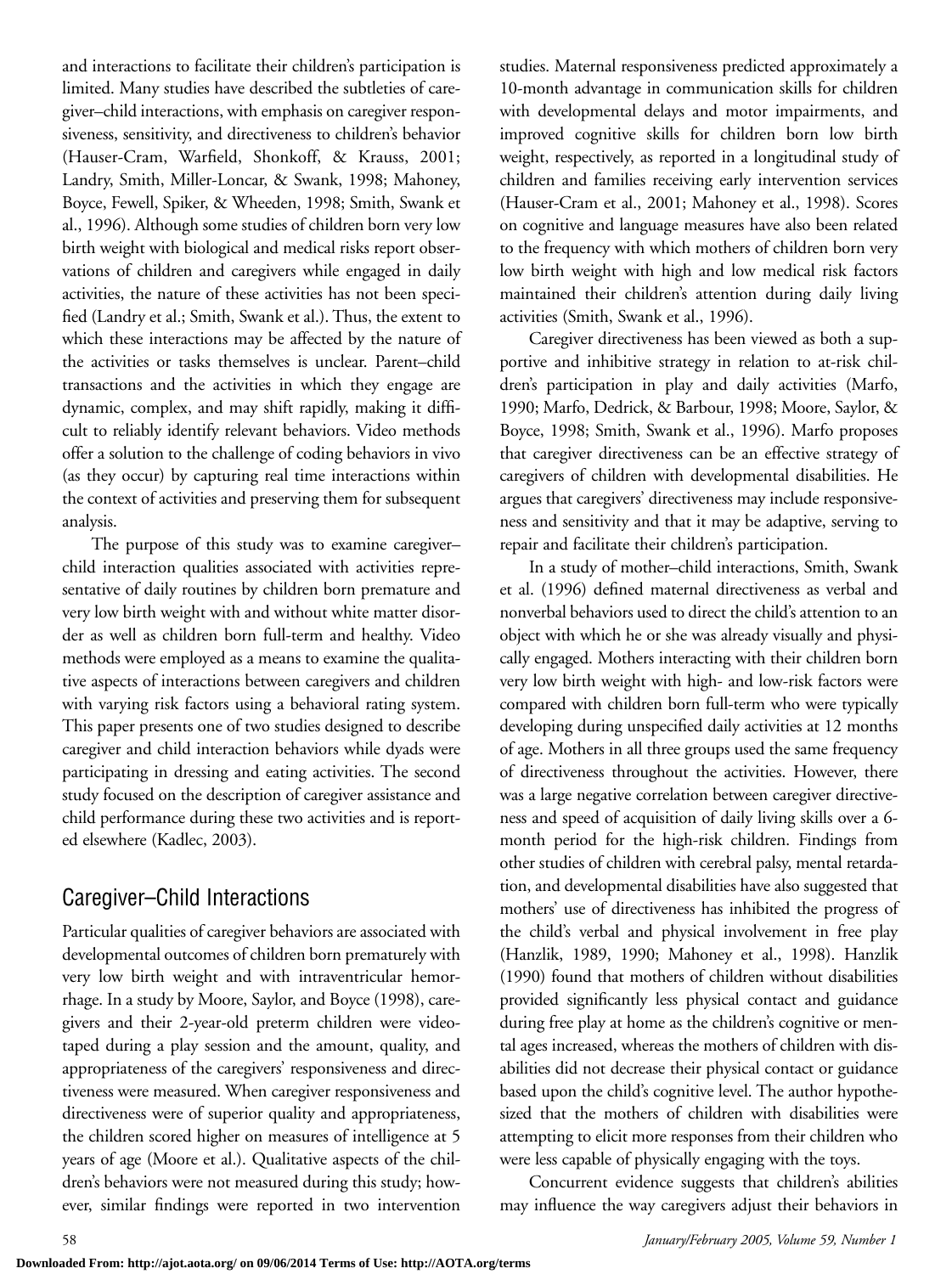various contexts. Compared to parents of typically developing children, parents of children with language or communication disorders used less demanding cognitive strategies, asked more questions, and spent more time interacting with their children during a teaching task (Pellegrini, Brody, & Sigel, 1985). In other research, maternal responsiveness and less restrictive behaviors predicted positive social and cognitive outcomes for 24-month-old children born full-term as well as children born premature with high- and low-risk factors (Smith, Landry, & Swank, 2000). These findings suggest that caregivers adapt their behaviors to the level of their children's developmental functioning, thereby providing more optimal patterns of interactions and supporting more optimal development.

### Conceptual Framework

Coster (1998) proposed an occupation-centered model of assessment in pediatric occupational therapy, which focuses on a child's overall pattern of occupational engagement or participation in relation to a particular context of importance. This model emphasizes the critical importance of social context for supporting children's physical safety and emotional well-being as well as the development of abilities or skills. Therefore, in accord with this model, effective occupational therapy requires an in-depth understanding of how caregiver–child interactions influence children's performance of daily occupations (Kellegrew, 2000; Larson, 1995; Mori, 1997; Primeau & Ferguson, 1999). It is important to clarify the specific aspects of social interactions that are most effective in supporting the outcome of participation for different cohorts of children, in order for intervention to facilitate occupational performance with maximum success (Hanzlik, 1993; Lawlor & Mattingly, 1998). Video methods provide a means for capturing the interactions between caregivers and their children engaged in activities relevant to their participation within their social context.

## Purpose

The purpose of this study was to examine similarities and differences in the qualitative behavior of three groups of caregivers and their young children during activities representative of daily routines. The three groups were: (a) caregivers and their children born prematurely and very low birth weight with white matter disorder, (b) caregivers and their children born prematurely and very low birth weight without white matter disorder, and (c) caregivers and fullterm, healthy children. Caregivers and children were videotaped together while dressing and while preparing, eating,

and cleaning up two snacks. The study expands on previous work in two key ways. First, by comparing caregiver–child interactions in three groups with different levels of medical risk, this study allows the examination of interaction trends related to the degree of this risk factor. Second, this study examines caregiver–child interactions in the context of tasks that occur in typical family routines.

Research questions:

- (1) Do the three risk groups differ in caregiver and child interaction qualities during daily routines?
- (2) What is the relation among caregiver and child interaction qualities between the three risk groups during daily routines?
- (3) Are the patterns of relations between caregiver and child interactions similar or different in the three risk groups during daily routines?

## Method

This was a descriptive-correlational study of qualitative aspects of caregiver–child interaction observed during dressing and snack activities. Caregiver and child behaviors during interactions were measured from videotapes using behavioral ratings, as described below.

#### *Participants*

The sample consisted of 36 caregivers and their 30-monthold (post-term) children who were also participants in a larger prospective study of the effects of white matter disorder on infant neuromotor functioning conducted at an urban hospital and university in New England. The children were assigned at intake to one of three groups: (a) born premature and very low birth weight with white matter disorder, (b) born premature and very low birth weight without white matter disorder, or (c) born full-term (37–41 gestational weeks) with no significant medical history. All infants born very low birth weight (< 1500 gms) had a gestational age of less than 32 weeks; white matter disorder status was confirmed through a repeated neonatal ultrasound, a 3-dimensional magnetic resonance imaging at birth and at 1-month chronological age, or both.

Data for the current study were collected for each caregiver–child dyad as they came for a 30-month follow-up visit, based on the child's term date. The child's primary caregiver interacted with the child in the research protocol. There were 12 parent-child dyads in each diagnostic group, (*N* = 34 mothers, 2 fathers). In this sample, children in the two very-low-birth-weight groups were case-matched for number of gestational weeks, and children in all three groups were matched for level of maternal education, maternal ethnicity, and child gender (see Table 1). The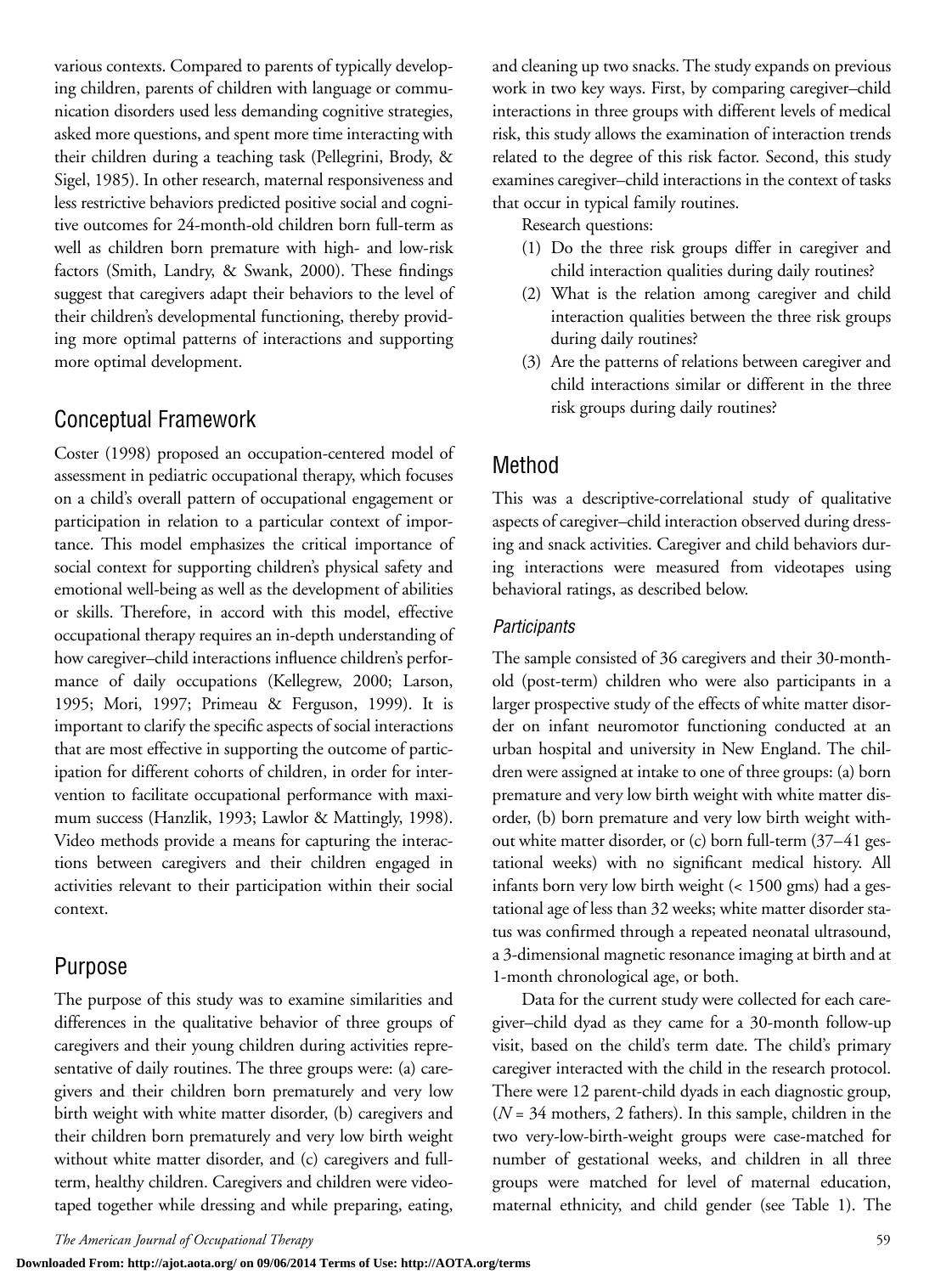|  | Table 1. Demographic Characteristics and Developmental Status of Participants: Comparisons Among Groups |  |  |  |  |
|--|---------------------------------------------------------------------------------------------------------|--|--|--|--|
|  |                                                                                                         |  |  |  |  |

|                                                                    | Child Group <sup>a</sup> |               |                         |                  |  |
|--------------------------------------------------------------------|--------------------------|---------------|-------------------------|------------------|--|
|                                                                    |                          | <b>VLBW</b>   |                         | $F(2, 33)^{b}$   |  |
|                                                                    | <b>WMD</b>               | NoWMD         | FT                      | $X^2(2, N = 36)$ |  |
| <b>Child Variables</b>                                             |                          |               |                         |                  |  |
| Birth weight (g) M (SD)                                            | 1,093 (316)              | 1,001(314)    | 3,472 (329)             | 229.71 ****      |  |
| Gestational age (wks) $M(SD)$                                      | 27 (2.37)                | 27.17 (1.99)  | 39.08 (1.24)            | 155.08****       |  |
| Age <sup>d</sup> (mos) $M(SD)$                                     | $30.62$ (.96)            | 30.67 (.98)   | 30.38 (1.02)            | .30              |  |
| Gender                                                             |                          |               |                         |                  |  |
| Female/Male                                                        | 4/8                      | 3/9           | 3/9                     | .28              |  |
| <b>BSID-II</b>                                                     |                          |               |                         |                  |  |
| MDI $M(SD)$                                                        | 77.17 (32.58)            | 96.50 (14.45) | 101.92 (9.79)           | $4.46*$          |  |
| PDI $M(SD)$                                                        | 72.58 (28.55)            | 87.17 (18.03) | 100.67 (7.78)           | $5.91***$        |  |
| <b>Maternal Variables</b>                                          |                          |               |                         |                  |  |
| Ethnicity                                                          |                          |               |                         | .00              |  |
| <b>Black</b>                                                       |                          |               |                         |                  |  |
| White                                                              | 11                       | 11            | 11                      |                  |  |
| Education                                                          |                          |               |                         | 3.25             |  |
| <high school<="" td=""><td></td><td></td><td></td><td></td></high> |                          |               |                         |                  |  |
| High school/GED                                                    | 2                        |               | $\overline{\mathbf{c}}$ |                  |  |
| Technical                                                          | $\overline{c}$           | 3             | 3                       |                  |  |
| College                                                            | 4                        | 5             | $\overline{2}$          |                  |  |
| Graduate/Professional                                              | 3                        | 3             | 5                       |                  |  |

*Note.* VLBW = Very low birth weight; WMD = White matter disorder; NoWMD = No white matter disorder; FT = Full-term; BSID-II = *Bayley Scales of Infant Development—Second Edition* (Bayley, 1993); MDI = Mental Developmental Index; PDI = Psychomotor Developmental Index.

<sup>a</sup>n = 12 for each group.<br>**bContinuous variables** w Continuous variables were compared between the groups using analysis of variance; categorical variables were compared using chi-square tests.

c Significant difference between both VLBW groups and FT. d Child age in months at time of study corrected for gestational age.

e Significant difference between VLBW/WMD group and the VLBW/NoWMD and FT groups.

\* *p* < .05. \*\**p* < .01. \*\*\**p* < .001.

institutional review board of the hospital approved study procedures and all parents signed informed consent forms prior to participating.

## Procedure

#### *Study Protocol*

The 30-month visit took place in an observational lab at the hospital. Children were first administered the *Bayley Scales of Infant Development—Second Edition* (BSID-II) (Bayley, 1993) by trained examiners masked to children's white matter disorder status. This assessment was selected to examine the children's mental and psychomotor development by group assignment. Then, caregiver–child dyads were observed during a dressing and snack protocol. Both activities were videotaped in a lab playroom from behind a oneway mirror. During administration of the BSID-II, caregivers completed questionnaires regarding the child's health status, language development, functional abilities, and maternal emotional well-being.

Prior to the 30-month visit, caregivers were contacted to gather the following information regarding mealtimes: (a) seating arrangements at home during meals, (b) food allergies, (c) soft food snack preference (yogurt, pudding), (d) spreading snack preference (peanut butter, jelly), and (e) type of spoon used for eating soft foods. Caregivers were given the option to make specific requests for their children. Individual preferences were accommodated across dyads to arrange a familiar context while still preserving some standardization.

The dressing and snack protocol was specifically developed for the lab setting to explore aspects of caregiver–child interactions that typically occur during daily activities. The activities were expected to be familiar to all participants, although the particular materials used might not be identical to the materials they had used before. Although the setting was not naturalistic in the sense of not being in the child's home or community environment, conducting this initial study within a lab setting allowed the researcher to control environmental influences (e.g., the variation in home physical environments that may or may not be related to the interaction). The dressing and snack activities consisted of tasks with which a 30-month-old child could be successful as well as tasks that were beyond the child's ability. Thus, the child would need to seek assistance from the caregiver to accomplish some tasks successfully. For example, most typically developing 30-month olds are capable of zipping and unzipping but are unable to hook the zipper. At the beginning of the snack, the caregiver was instructed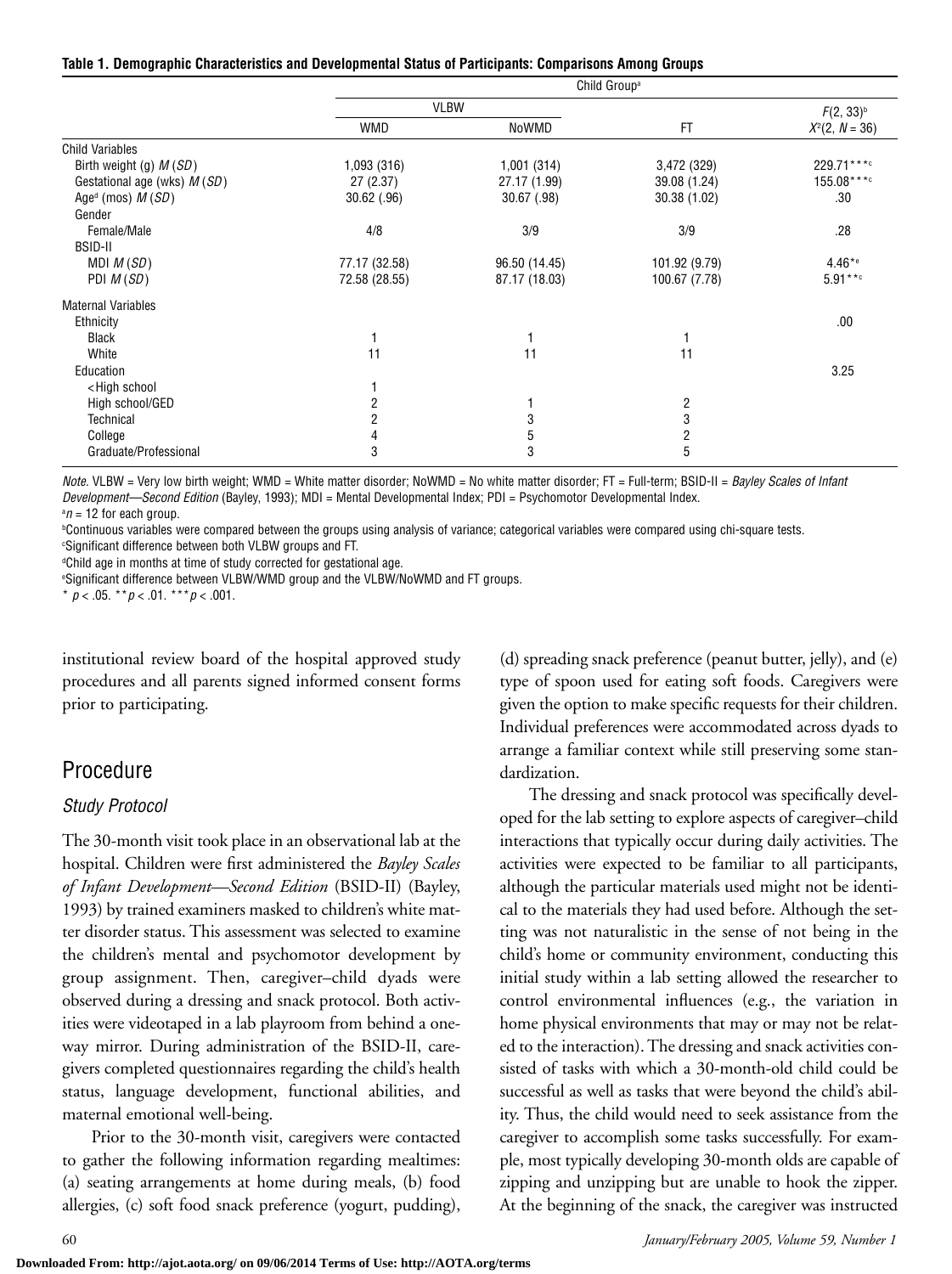verbally to allow the child to do as much of the tasks as possible in order to observe the child's abilities. However, the caregiver was also directed to offer the type of assistance she or he typically would provide at home to help the child. In addition to the verbal instructions prior to beginning the protocol, a card listing the sequence of the protocol was on the table for review. The caregiver was instructed to ask the child to put on a smock with a zipper upon entering the room, then sit at a table to have two snacks (one soft and one with a spread on a cracker). After the child was done with the two snacks, the caregiver was asked to help the child to clean up and then have the child remove the smock.

#### *Judgment Study Methodology*

Judgment studies are a standard and well-established method to obtain reliable ratings of behavioral qualities, in which the average of the ratings of a group of judges is used as the data point for a particular participant on a particular scale. We used the "thin slice" methodology in the present study, in which judges viewed and rated selected videoclips (Ambady, Bernieri, & Richeson, 2000; Ambady & Rosenthal, 1992). A thin slice is defined as a brief segment of videoclip (video or audio or both) with the length of the videoclip determined a priori by the theoretical underpinning and purpose of the study. Using the average rating of the videoclip has been shown to be a valid approach for studying the interpersonal quality of behavior (Rosenthal, 1987). Ratings of relevant behaviors in a particular situation have been found to predict social outcomes (Ambady & Rosenthal). In the present study, judges rated the verbal and nonverbal behaviors of the participants in each clip on a set of interactive behavioral qualities provided on a response sheet.

A group of 10 expert clinicians (nine occupational therapists and one physical therapist, all with more than 4 years of experience working with children and families) were recruited from local practice settings to provide ratings of the videotape segments. In preliminary analyses, the number of judges was based on the mean reliability (the average of intraclass correlations) and the desired effective reliability (Rosenthal, 1987). Clinicians experienced in working with children were selected as judges because the ultimate intent of this research is to understand caregiver–child interactions that therapists commonly address when providing occupational therapy services. The judges were masked to the purpose of the study and the medical history of the children.

#### *Caregiver–Child Rating Scales*

The Caregiver–Child Rating Scales (CCRS), specifically designed for this study, consists of 18 qualities of caregivers' socioemotional and task-related behavior and children's

affective behavior during parent–child interaction. The eight caregiver qualities chosen for this study were Affection, Directiveness, Disinterest, Encouragement, Engaged, Playfulness, Responsiveness, and Supportiveness. The 10 child qualities were Confidence, Disinterest, Effort, Engaged, Enthusiasm, Frustration, Playfulness, Responsiveness, Self-Directedness, and Skillfulness. These qualities were selected based upon the conceptual framework used for this study (Coster, 1998) and on prior research findings where caregivers' behaviors were associated with children's performance when the dyads were engaged in play scenarios and daily activities (Mahoney et al., 1998, Smith, Swank et al., 1996). In addition, these qualities were adapted from those used in two prior judgment studies: a study of caregiver–child interaction among homeless families (Ray & Tickle-Degnen, 1999) and therapist–child interactions during sensory integration treatment sessions (Coster, Tickle-Degnen, & Armenta, 1995). Further refinement of the CCRS was based upon a review of the literature (Mahoney et al.) and relevance to the present context. The perceived presence of each behavioral quality in each videotape segment was rated on a scale of 1 to 6, from "not at all" to "extremely" present. The final measure of caregiver and child qualities was the average of the ratings across the 10 judges, reducing the operation of individual biases among judges in the final scores (low raters cancel high raters).

Three short video segments (clips) from each of the 36 dyads in the sample were selected for analysis (total = 108 videoclips, randomized): the first 30 seconds of dressing and snack, the first 60 seconds of putting a spread on a cracker; and the last 30 seconds of the snack and clean up. The content and length of video segments were selected to provide an opportunity for the judges to observe interactions across activities in which the identified qualities could be rated. The judgments were averaged across the three videoclips to achieve a rating of general interactive qualities for that dyad. The software program Observer Video-Pro for Digital Video 3.0 (Noldus Information Technology, 1995) was used to create the videoclips in the judgment study. The videoclips were transferred to CD-ROMs that were then viewed by the judges in their entirety on a computer monitor using both video and audio channels. Following Rosenthal (1987), each of the 10 judges rated videoclips from each of the 36 dyads based on their personal definition of the specific qualities as observed in a particular videoclip. Theoretically, although therapists used "personal" definitions, these definitions were formed upon a common cultural and professional background. In judgment studies, it is assumed that therapists would tend to implicitly share to some degree a common understanding of terms.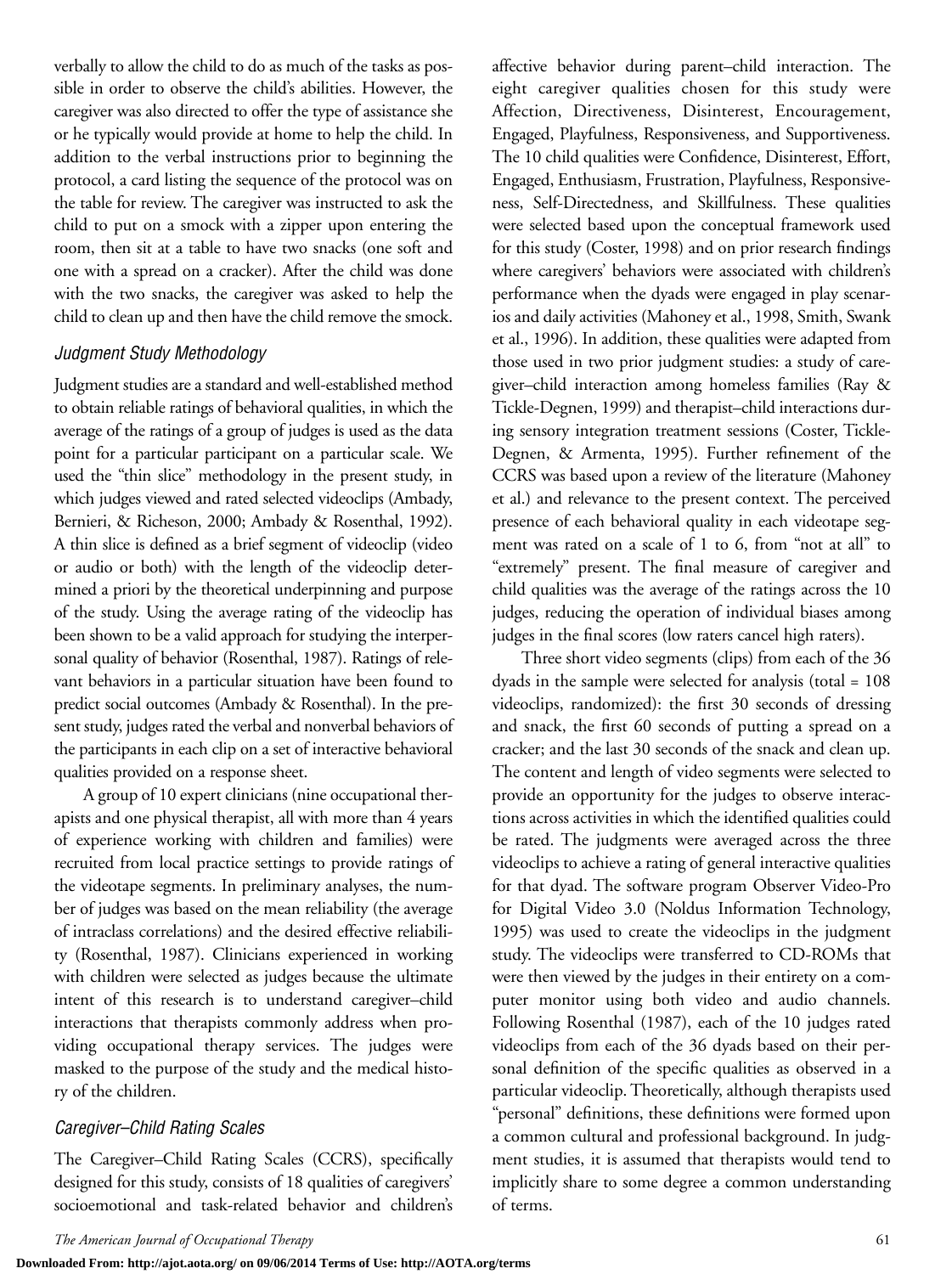## Preliminary Reliability and Variable Development Analyses

#### *Reliability of the Caregiver–Child Rating Scales*

Effective reliability analysis involved the average of the judges' ratings for the CCRS and was calculated using an intraclass correlation coefficient (ICC) (formula 3, k) (Shrout & Fleiss, 1979), using a criterion for adequate effective reliability of  $\geq$  .80. The ICCs for the eight caregiver qualities ranged from .72 to .94 ( $M = .85$ ); all but the Disinterest scale met the effective reliability criterion. The reliabilities for the 10 child qualities ranged from .84 to .94 (*M* = .89). Thus, effective reliability was acceptable for all.

#### *Principal Component Analyses*

To reduce the number of variables for subsequent analyses, principal component analyses with rotated solutions were performed (separately) on both the caregiver and child variables to create composite caregiver and child dependent variables. The correlation coefficient or factor loading of |*r*| > .60 was set as the standard for this study, which indicates a strong relationship between individual variables and the overall factor. "Caregiver Positive Engagement" was created from seven of the eight variables that loaded onto one component whereas "Caregiver Directiveness" remained a separate variable. One child composite, "Child Optimal Engagement," was created from all the variables that loaded onto one component. The effective reliability for each of the final variables used in subsequent analyses was: Caregiver Positive Engagement = .85, Caregiver Directiveness = .82, and Child Optimal Engagement = .89.

#### *Data Analysis*

One-way analysis of variance (ANOVA) was used to compare the three child group means for child birth weight, gestational age, age at time of study, and scores on BSID-II (Bayley, 1993). Chi-square analysis was used to compare group differences for gender, maternal ethnicity, and education.

One-way ANOVA followed by post-hoc tests was also used to evaluate group differences in the average ratings for the two caregiver and one child composites from the CCRS: Caregiver Positive Engagement, Caregiver Directiveness, and Child Optimal Engagement. Correlational analyses were performed between the two caregiver variables and between the two caregiver variables and the child composite from the CCRS within each of the three groups: very low birth weight with white matter disorder, very low birth weight without white matter disorder, and full-term.

An alpha level of .10 was used for all statistical tests in order to provide adequate power to detect a true effect with statistical significance, given the sample size.

## Results

#### *Demographic Characteristics and Developmental Status of Participants*

In Table 1, descriptive statistics for biologic and demographic variables broken down by the three child groups are provided, along with results from the statistical tests. Results showed that there were no significant group differences on biologic and demographic characteristics between the three groups or on biologic (birth weight, gestational age) and medical variables (days on ventilator, days hospitalized) between the two very-low-birth-weight groups except for white-matter-disorder status. In addition, 5 of the 12 (42%) children in the white-matter-disorder group had been diagnosed with cerebral palsy whereas none in the very-low-birth-weight without white-matter-disorder group had received this diagnosis.

In Table 1, descriptive statistics and ANOVA results for children's BSID-II scores (Bayley, 1993) in each group are provided. Results showed that children in the three groups differed significantly in their general developmental skills as measured on both the Mental Developmental Index (MDI) and Psychomotor Developmental Index (PDI). Post-hoc tests indicate that the full-term group scored significantly higher than the very-low-birth-weight with white-matter-disorder group on the MDI  $t(22) = 2.52$ ,  $p = .05$ , and that the fullterm group scored significantly higher than both the verylow-birth-weight with white-matter-disorder and the verylow-birth-weight without white-matter-disorder groups on the PDI  $t(22) = 3.29$  and  $t(22) = 2.38$ ,  $p = .05$ , respectively.

#### *Descriptive Data for Measures*

There were no significant differences between groups for the average caregiver and child CCRS ratings.

#### *Correlations Between Caregiver Variables Within Child Groups*

Table 2 shows that Caregiver Positive Engagement was strongly, positively, and significantly correlated with Caregiver Directiveness ( $r = .63$ ,  $p < .05$ ) for the caregivers of children born very low birth weight with white matter disorder, and moderately positively correlated for the caregivers of the children born very low birth weight without white matter disorder  $(r = .35)$ . In contrast, the correlation between these two variables for caregivers of children born full-term was large, negative, and significant  $(r = -.63, p < .05)$ .

#### *Correlations Between Caregiver and Child Variables Within Child Groups*

As shown in the right hand column of Table 2, the correlation between Caregiver Positive Engagement and Child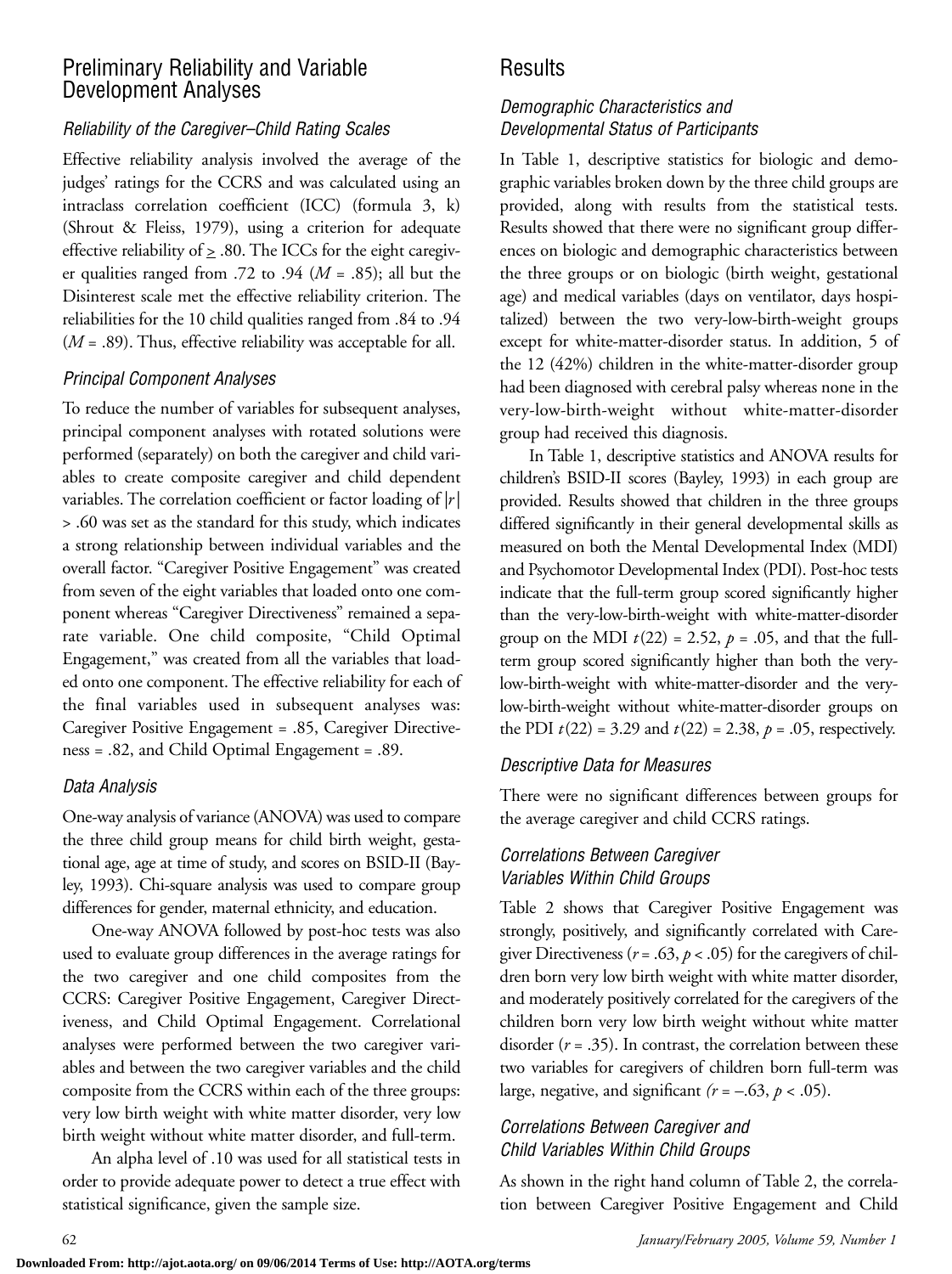| Table 2. Correlations Between Caregiver and Child Composite |  |
|-------------------------------------------------------------|--|
| <b>Ratings Within Each Diagnostic Group</b>                 |  |

|                                |                      | Child      |
|--------------------------------|----------------------|------------|
|                                | Caregiver            | Optimal    |
| Group <sup>a</sup>             | <b>Directiveness</b> | Engagement |
| <b>VLBW/WMD</b>                |                      |            |
| Caregiver Positive Engagement  | $.63*$               | .11        |
| <b>Caregiver Directiveness</b> |                      | .02        |
| VLBW/NoWMD                     |                      |            |
| Caregiver Positive Engagement  | .35                  | .27        |
| <b>Caregiver Directiveness</b> |                      | .07        |
| FT                             |                      |            |
| Caregiver Positive Engagement  | $-63*$               | $.62*$     |
| <b>Caregiver Directiveness</b> |                      | - 69*      |

*Note.* VLBW = Very low birth weight; WMD = White matter disorder; NoWMD  $=$  No white matter disorder; FT  $=$  Full-term.

 $a_n = 12$  for each group.

b Composite ratings created from principal component analyses of caregiver rating scale and child rating scale from all three groups combined.  $*$ *p* < .05.

Optimal Engagement was small and positive within each very-low-birth-weight group (*r* =. 11 and .27) but large and positive within the full-term group ( $r = 62$ ,  $p < 0.05$ ). In addition, Caregiver Directiveness and Child Optimal Engagement were negatively and significantly correlated in the full-term group ( $r = -.69$ ,  $p < .05$ ), but showed almost no association in the two very-low-birth-weight groups (*r* = .02, and .07). The differences between the full-term group and the two very-low-birth-weight groups for the Caregiver Directiveness and Child Optimal Engagement correlations were statistically significant ( $p < .10$ , and  $p < .08$ , respectively).

## Conclusion

The results of this study revealed group related variations in the patterns of caregiver–child interactions during snack and daily activities in a lab setting. The diagnosis of white matter disorder, separate from the medical complications associated with prematurity, is a useful distinction for understanding these group differences. The children with white matter disorder scored significantly lower than the other two groups on both the cognitive and motor BSID-II indices, which indicates that these children are at increased risk for developmental difficulties. It is hypothesized that the developmental risk factors associated with white matter disorder are also related to patterns of caregiver–child interactions during daily activities.

The average caregiver and child ratings on the composite variables of the CCRS did not differ significantly across the three groups. Therefore, groups did not differ in the degree of Caregiver Positive Engagement or Caregiver Directiveness, but rather in the relation between these qualities within groups. The correlations between Caregiver Positive Engagement and Caregiver Directiveness within each of the three groups indicate that clinician raters perceived unique patterns of relations between child and caregiver behaviors for each group during functional tasks. For caregivers of children born very low birth weight with white matter disorder, the association between Directiveness and Positive Engagement during the tasks was large and significant (*r* = .63). As a group, these children displayed both cognitive and motor challenges associated with the white matter disorder, as indicated by their generally lower BSID-II scores. The findings suggest their caregivers may be adjusting the level of their social and emotional assistance during caregiver–child interactions to the level of their children's abilities. By being both positive and directive, these caregivers may be interacting in ways that facilitate and sustain their child's engagement with activities. A similar interactional pattern was observed for caregivers of children born very low birth weight without white matter disorder, although the correlation was not as strong (*r* = .35). This contrast suggests that these caregivers may also be demonstrating positive engagement while directing the child to participate in the activities, but not with the same degree of consistency as caregivers of children with white matter disorder. These findings are similar to those of Levine (1993) who found that caregivers of children between 31 and 44 months of age with developmental delays adjusted their language use during a sorting task at home to match their child's level of comprehension (zone of proximal development) (Vygotsky, 1978), which facilitated the child's successful completion of the task. Similar findings were reported in other studies of children with developmental delays (Marfo, 1990, 1998; Pellegrini et al., 1985).

In contrast, in the full-term group, a significant, negative correlation was found between Caregiver Directiveness and Caregiver Positive Engagement. Thus, clinicians judged caregivers of children born full-term as being more positive when they were less directive  $(r = -.63)$ . This difference in correlations between the full-term and very-low-birthweight with white-matter-disorder groups was significant. One possible explanation for this striking difference is that the caregivers of full-term children may be providing direction under different circumstances than the caregivers of the very low birth weight children with white matter disorder (Landry, Miller-Loncar, & Smith, 2002; Levine, 1993; Pellegrini, Brody, & Sigel, 1985). The full-term children may have been more capable of accomplishing the tasks, and thus did not require much caregiver support to stay engaged with the task. Rather, the parents of the full-term children were likely to become more directive, and less positive, in the context of the child ignoring or straying from the task at hand.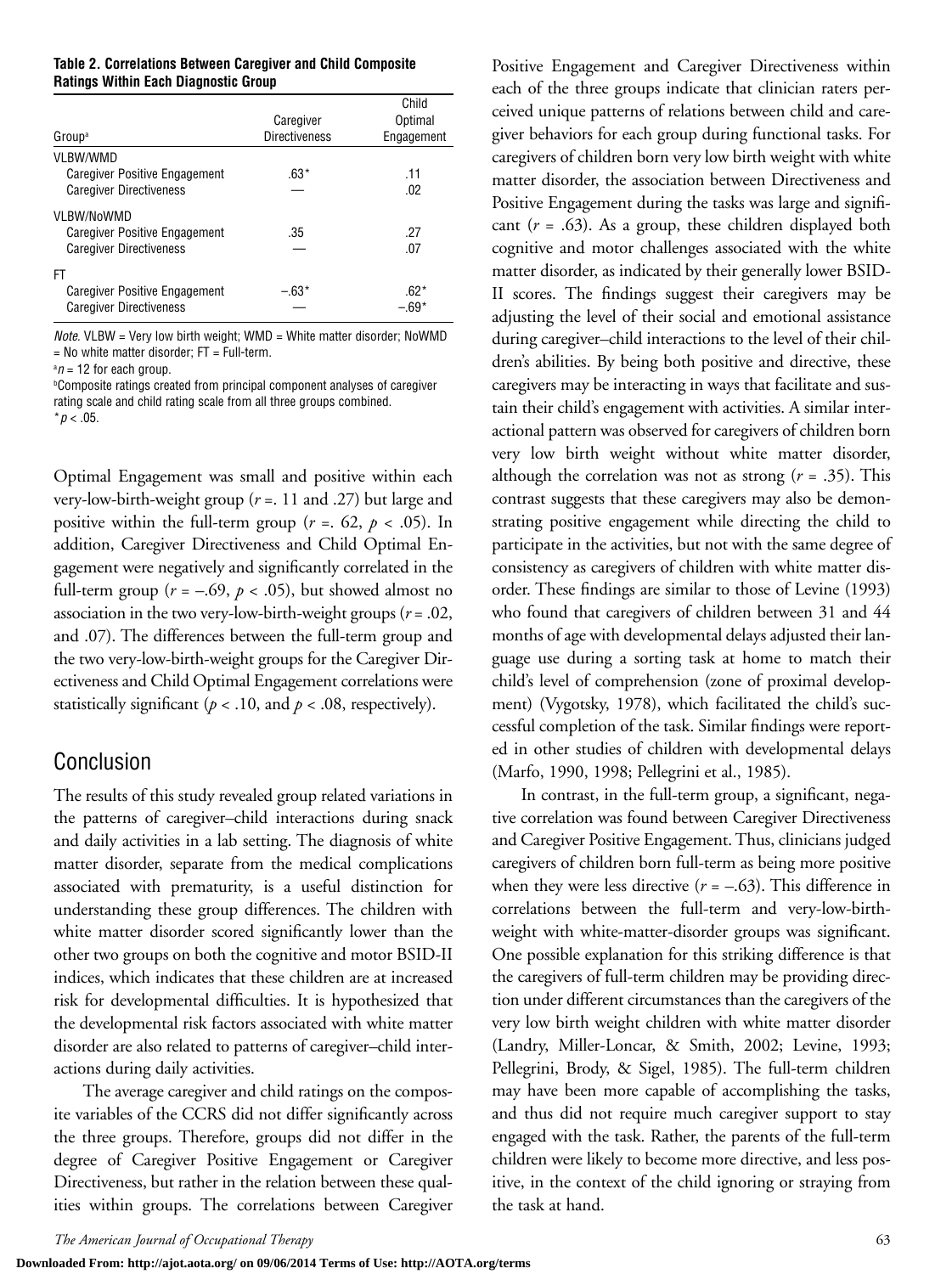However, the correlations between Child Optimal Engagement and Caregiver Positive Engagement and Directiveness were low in each of the two very-low-birth-weight groups. These low correlations suggest considerable variability in the caregivers' responses to their children. Within each group, a few children demonstrated significant cognitive and physical limitations while other children were quite capable of performing components of the tasks. The low correlations may represent the variability in the children's performances within each of the very low birth weight groups, which in turn elicited variable responses by caregivers.

Taken together, the results of this study illustrate the value of evaluating variations in the patterns of associations among caregiver–child variables within diagnostic groups rather than simply comparing overall levels of the values of individual variables. In this study, the average ratings of caregiver and child behaviors did not differ significantly across groups, but the patterns of relations within each group were quite different. Traditionally, most prior studies of parent–child interactions have gathered their observations in the context of play or a specific teaching task. The goals of these activities elicit quite different caregiver and child behaviors, as suggested in a recent study by Landry, Miller-Loncar et al. (2002). In that study, the relationship between child and caregiver responsiveness was stronger for both high and low risk groups when engaged in an hour of uncategorized daily activities when compared with responsive during toy play. One hypothesis by the study authors is that the nature of the daily activities affords different interactional opportunities based on expectations for participation. The results of the present study contribute to this literature and support continued research of parent-child interactions during daily routines, which will further clarify the relation between interactions and activity goals and demands.

This study also highlights the value of video methods as an effective means for capturing relevant caregiver–child behaviors. The "thin-slice" method, or judgment study, provided a valid and reliable method to capture impressions of qualitative behaviors made by experienced therapists when observing caregivers and their children engaged in activities typical of daily living. Clinicians are expected to assess clients reliably and quickly by using both objective tools and subjective observations. The findings of the present study suggest that clinicians' perceptions of caregiver–child interactions may reflect a range of interactional approaches that the caregivers have developed during daily activities to accommodate their children's behavior capacities and limitations (Gallimore, Weisner, Bernheimer, Guthrie, & Nihira, 1993).

As a first study, this descriptive, correlational project

was limited by a small sample, which limited power to detect true differences between groups. Moreover, the sample was limited to primarily Caucasian middle-class dyads, which limits the generalizability of findings to these groups. However, the methodology used in this study and the interesting pattern of results is promising. In future studies, replication with larger samples using the measures developed for this study would be useful. These studies would also be valuable in other populations of children (e.g., children with autism, Down's syndrome, and global developmental delays) whose performance differs on specific dimensions relevant to the activities of interest.

The use of judgment studies allows researchers in occupational therapy to study complex phenomena using costeffective methods. Videotaping also provides the means to record interactions for later analysis that allows clinicians to compare behaviors within and between different activities, given that task requirements vary from activity to activity. Further studies using video methods are needed to identify how context influences caregiver–child interactions during daily activities. Observational studies of children participating in activities typical of daily living in a variety of settings are needed (e.g., home, day care, preschool, and community). These studies can provide more specific information regarding relevant aspects of the children's abilities and the physical and social environments and activities that support children's participation in the activities (Hanzlik, 1990; Kellegrew, 2000). These data can provide the evidence needed to help clinicians guide effective intervention programs to support optimal caregiver–child engagement in the important activities of their daily lives.▲

## Acknowledgments

This study was part of the "Rehabilitation, Brain Lesions and Movement in Infants" project and was conducted at Children's Hospital, Child Development Unit, Boston, Massachusetts, and in the Developmental Motion Analysis Laboratory, Boston University, Boston, Massachusetts (National Institute of Neurological Disorders and Stroke, National Institutes of Health, Grant #: RO1 NS33002, E. Tronick, PI, & L. Fetters, Co-PI).

This study was completed in partial fulfillment of requirements for a doctor of science degree for the first author. This article was supported, in part, by a grant from the U.S. Department of Health and Human Services, Health Resources and Services Administration, Maternal and Child Health Bureau (MCJ-000-901), to Sargent College of Health and Rehabilitation Sciences, Boston University, and by the American Occupational Therapy Foundation, and Dudley Allen Sargent Research Fund.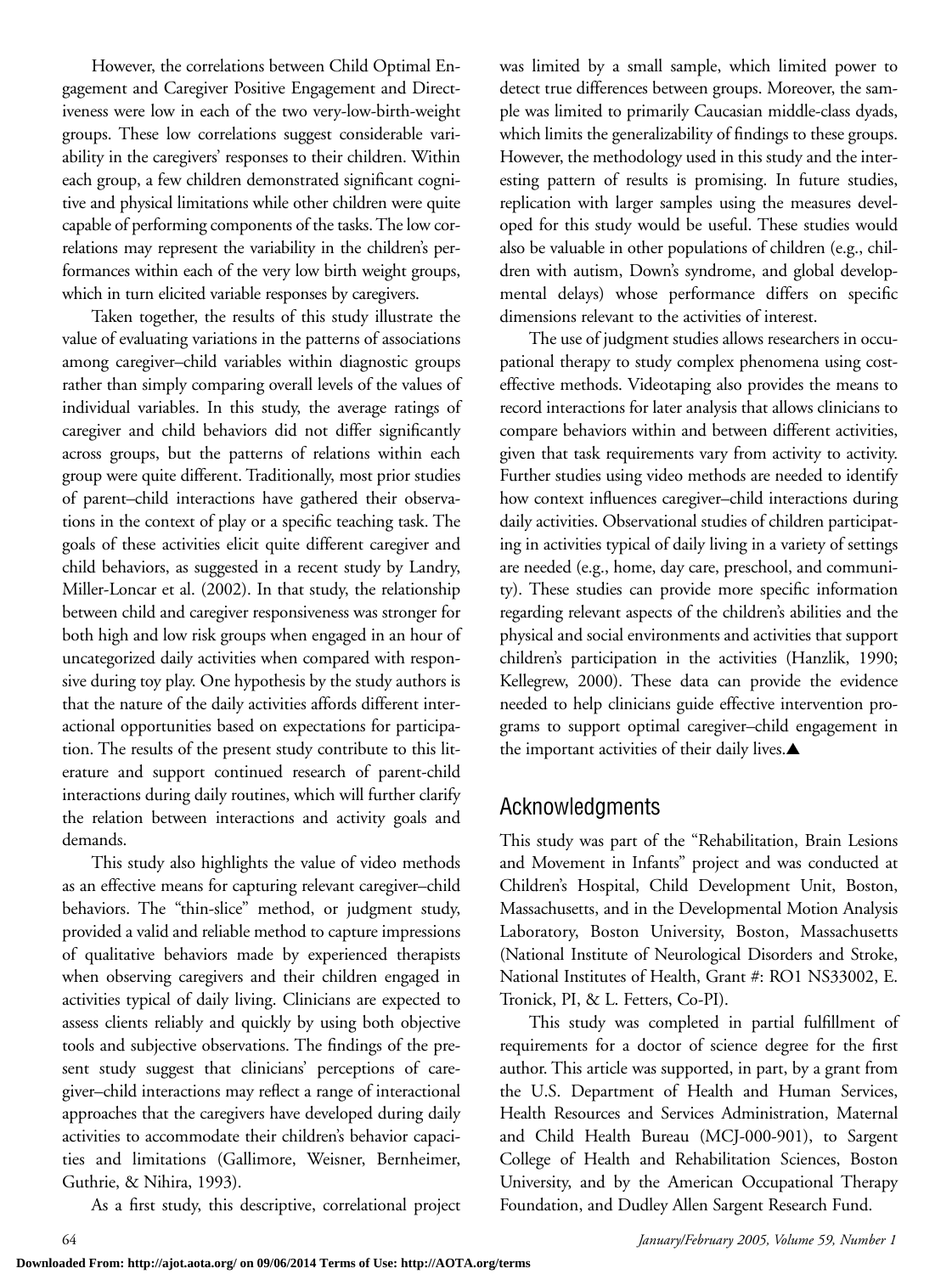## References

- Ambady, N., Bernieri, F. J., & Richeson, J. A. (2000). Toward a histology of social behavior: Judgmental accuracy from thin slices of the behavioral stream. *Advances in Experimental Social Psychology, 32*, 201–271.
- Ambady, N., & Rosenthal, R. (1992). Thin slices of expressive behavior as predictors of interpersonal consequences: A meta-analysis. *Psychological Bulletin, 111*(2), 256–274.
- Bayley, N. (1993). *Bayley Scales of Infant Development* (2nd ed.). San Antonio, TX: The Psychological Corporation.
- Coster, W. (1998). Occupation-centered assessment of children. *American Journal of Occupational Therapy, 52*, 337–344.
- Coster, W., Tickle-Degnen, L., & Armenta, L. (1995). Therapistchild interaction during sensory integration treatment: Development and testing of a research tool. *Occupational Therapy Journal of Research, 15*(1), 17–35.
- Gallimore, R., Weisner, T. S., Bernheimer, L. P., Guthrie, D., & Nihira, K. (1993). Family responses to young children with developmental delays: Accommodation activity in ecological and cultural context. *American Journal of Mental Retardation, 98*(2), 185–206.
- Hanzlik, J. R. (1989). The effect of intervention on the free-play experience for mothers and their infants with developmental delay and cerebral palsy. *Physical and Occupational Therapy in Pediatrics, 9*(2), 33–51.
- Hanzlik, J. R. (1990). Nonverbal interaction patterns of mothers and their infants with cerebral palsy. *Education and Training in Mental Retardation*, *25*(4), 333–343.
- Hanzlik, J. R. (1993). Parent–child relations: Interaction and intervention. In J. Case-Smith (Ed.), *Pediatric Occupational Therapy and Early Intervention* (pp. 289–308). Boston: Andover Medical.
- Hauser-Cram, P., Warfield, M. E., Shonkoff, J. P., & Krauss, M. W. (2001). Children with disabilities. *Monographs of the Society for Research in Child Development, 66*(3, Serial No. 266).
- Holling, E. E., & Leviton, A. (1999). Characteristics of cranial ultrasound white-matter echolucencies that predict disability: A review. *Developmental Medicine and Child Neurology, 41*(2), 136–139.
- Kadlec, M. B. (2003). *Caregiver-child interactions during daily activities for children born very low birthweight with white matter disorder*. Unpublished doctoral dissertation, Boston University, Boston.
- Kellegrew, D. H. (1998). Creating opportunities for occupation: An intervention to promote the self-care independence of young children with special needs. *American Journal of Occupational Therapy, 52*, 457–465.
- Kellegrew, D. H. (2000). Constructing daily routines: A qualitative examination of mothers with young children with disabilities. *American Journal of Occupational Therapy, 54*, 252–259.
- Landry, S. H., Miller-Loncar, C. L., & Smith, K. E. (2002). Individual differences in the development of social communication competency in very low birthweight children. In D. L. Molfese & V. J. Molfese (Eds.), *Developmental variations in learning: applications to social, executive function, language, and reading skills* (pp. 81–112). Mahwah, NJ: Erlbaum.
- Landry, S. H., Smith, K. E., Miller-Loncar, C. L., & Swank, P. R. (1998). The relation of change in maternal interactive styles to the developing social competence of full-term and preterm children. *Child Development, 69*(1), 105–123.
- Larson, E. (1995). The occupation of play: Parent-child interaction in the service of social competence. *Occupational Therapy in Health Care, 9*(2/3), 103–120.
- Lawlor, M. C., & Mattingly, C. F. (1998). The complexities embedded in family-centered care. *American Journal of Occupational Therapy, 52*, 259–267.
- Levine, H. G. (1993). Context and scaffolding in developmental studies of mother–child problem-solving dyads. In S. Chaiklin & J. Lave (Eds.), *Understanding Practice: Perspectives on Activity and Context* (pp. 306–326). Cambridge, England: Cambridge University Press.
- Lorenz, J. M., Wooliever, D. E., Jetton, J. R., & Paneth, N. (1998). A quantitative review of mortality and developmental disability in extremely premature newborns. *Archives of Pediatric and Adolescent Medicine, 152*(5), 425–435.
- Mahoney, G., Boyce, G., Fewell, R. R., Spiker, D., & Wheeden, C. A. (1998). The relationship of parent–child interaction to the effectiveness of early intervention services for at-risk children and children with disabilities. *Topics in Early Childhood Special Education, 18*(1), 5–17.
- Marfo, K. (1990). Maternal directiveness in interactions with mentally handicapped children: An analytical commentary. *Journal of Child Psychology and Psychiatry, 31*(4), 531–549.
- Marfo, K., Dedrick, C. F., & Barbour, N. (1998). Mother-child interactions and the development of children with mental retardation. In J. A. Burack, R. M. Hodapp, & E. Zigler (Eds.), *Handbook of Mental Retardation and Development* (pp. 637–668). Cambridge, England: Cambridge University Press.
- Melhem, E. R., Hoon, A. H., Ferrucci, J. T., Quinn, C. B., Reinhardt, E. M., Demetrides, S. W., et al. (2000). Periventricular leukomalacia: Relationship between lateral ventricular volume and brain MR images and severity of cognitive and motor impairment. *Radiology, 214*, 199–204.
- Moore, J. B., Saylor, C. F., & Boyce, G. C. (1998). Parent–child interaction and developmental outcomes in medically fragile, high-risk children. *Children's Health Care, 27*(2), 97–112.
- Mori, C. L. (1997). Medically fragile children: Occupational therapy's approach leads toward family empowerment. *Occupational Therapy Practice, 2,* 22–27.
- Noldus Information Technology. (1995). *The Observer, base package for Windows. Reference manual, version 3.0 edition.* Wageningen, The Netherlands: Author**.]**
- Pellegrini, A. D., Brody, G. H., & Sigel, I. E. (1985). Parents' teaching strategies with their children: The effects of parental and child status variables. *Journal of Psycholinguistic Research, 14*(6), 509–521.
- Pinto-Martin, J. A., Whitaker, A. H., Feldman, J. F., Van Rossem, R. V., & Paneth, N. (1999). Relation of cranial ultrasound abnormalities in low-birthweight infants to motor and cognitive performance at ages 2, 6, and 9 years. *Developmental Medicine and Child Neurology, 41*, 826–833.
- Primeau, L. A., & Ferguson, J. M. (1999). Occupational frame of reference. In P. Kramer & J. Hinojosa (Eds.), *Frames of reference for pediatric occupational therapy* (pp. 469–516). Baltimore: Lippincott Williams & Wilkins.

*The American Journal of Occupational Therapy* 65